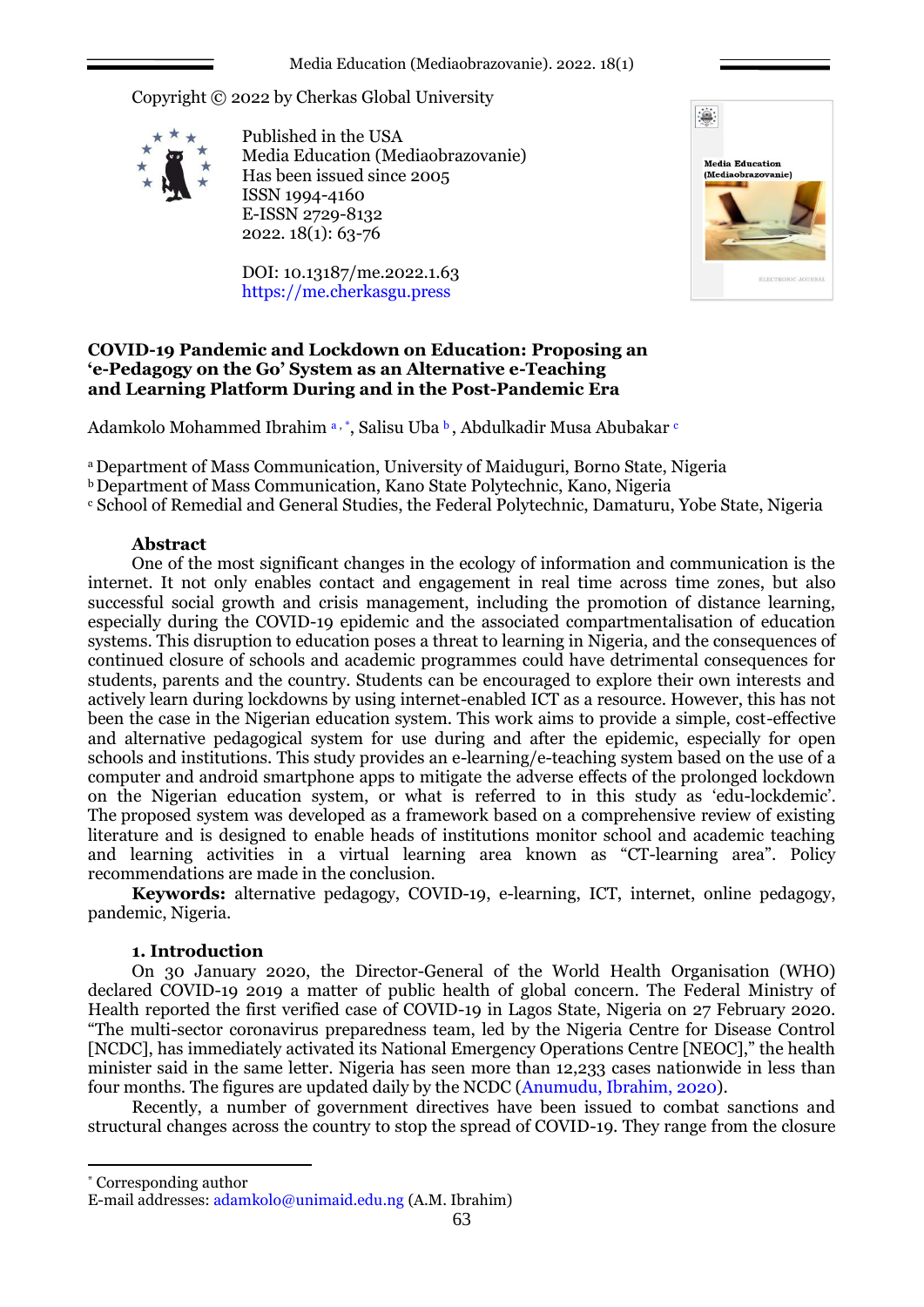of international airports to the closure of all schools across the country and the lockdown declared in several key states – Lagos, Abuja, Kano and Ogun - for several weeks. The Federal Ministry of Education issued a circular on 19 March 2020, authorising the closure of all schools for one month from Monday 23 March 2020, to prevent the spread of COVID-19, which affects nearly 46 million students and children across the country (Ejeh et al., 2020; Obiakor, Adeniran, 2020).

While the COVID-19 epidemic has led to a partial or complete "lockdown" in many countries, academic activities can continue because of the lockdown. Many studies (e.g., Ho et al., 2021; Ifijeh, Yusuf, 2020; Zawacki-Richter, 2021) have shown the importance of using electronic media in distance learning programmes. However, the use of electronic media in distance education programmes is not only focused on digital technologies, but also includes physical administration. According to Dreesen et al. (Dreesen et al., 2020) and UNESCO (UNESCO, 2020), learning and access to essential school services will be disrupted for a record number of students and pupils in Nigeria during the shutdown, with school lockdowns affecting approximately 46 million students and pupils nationwide, including more than 91 % of primary and secondary school students (Adarkwah, 2021; Dreesen et al., 2020).

As a result of the outbreak, Nigerian education was disrupted in a short period of time and students' access to schools across the country was restricted. The epidemic COVID-19 poses significant problems for the government, students and parents as it exposes and potentially exacerbates existing deficiencies in the education system (Obiakor, Adeniran, 2020). As the country grapples with these problems, a crucial question arises: is the Nigerian education system designed to adapt quickly to changing circumstances? Given the current global circumstances, the country's ability to ensure continuous learning will depend primarily on its ability to quickly harness existing technologies, create appropriate infrastructure and mobilise partners to develop alternative education programmes (Owolabi et al., 2013).

Education is the conscious transmission of the knowledge, values and skills acquired by society from one generation to the next through institutions. Consequently, an adequate education system is necessary for the advancement of individuals in society and the economy. The impact of repeated lockdown of schools and academic programmes on student learning can have detrimental consequences for students, parents and the nation in Nigeria. This report analyses the immediate and long-term effects on the Nigerian education system, proposes an online media technology system as a means of e-learning/e-teaching, and makes recommendations on how the government could mitigate the disruption. In addition, this study looks to the future by suggesting how the tragic crisis can be used as an opportunity to address a number of supply-side education issues in the run-up to the COVID-19 pandemic in Nigeria (Owolabi et al., 2013).

Moreover, education is a panacea for liberating people from enslavement and universities serve as the nation's "brain box" as they play a key role in helping countries move from poor to developed status (Oyeniran et al., 2020). The study presented a system that allows professors and students to participate in academic activities during graduation, while the institute management can monitor the ongoing academic activities using open-source computer and robotic applications.

The COVID-19 pandemic has begun to affect the education system, particularly basic education, and especially for pupils, students and parents of public schools. On the other hand, pupils, trainees and students can use effective resources such as information and communication technology (ICT) to explore things that interest them and actively learn during the lockdown. It is important to maximise the impact of online media, such as e-learning/e-teaching systems that promote continuous learning (Ibrahim et al., 2017; Nguyen, 2021). Therefore, this paper presents the ICT learning system as a technology-based teaching tool for schools, universities and colleges across the country to be explored during the COVID-19 insurance process. The proposed system was developed to reduce the adverse effects of educational disruption caused by the 1990 disease outbreak.

The proposed online media-based system would include computer and Android mobile applications that will be cost-effective and easy to use. In addition, this system is expected to enable teachers and lecturers to easily share and interact with syllabi and e-lecture notes for students and pupils in e-classrooms known as ICT learning areas, as well as provide schools and classroom administration with the ability to monitor academic activities.

The Nigerian education system is unable to adapt to the challenge COVID-19 and the country will continue to struggle in this area for the foreseeable future. However, compared to public schools, public school students face a disproportionate socio-economic burden. While several public schools have started distance education programmes and are taking advantage of the many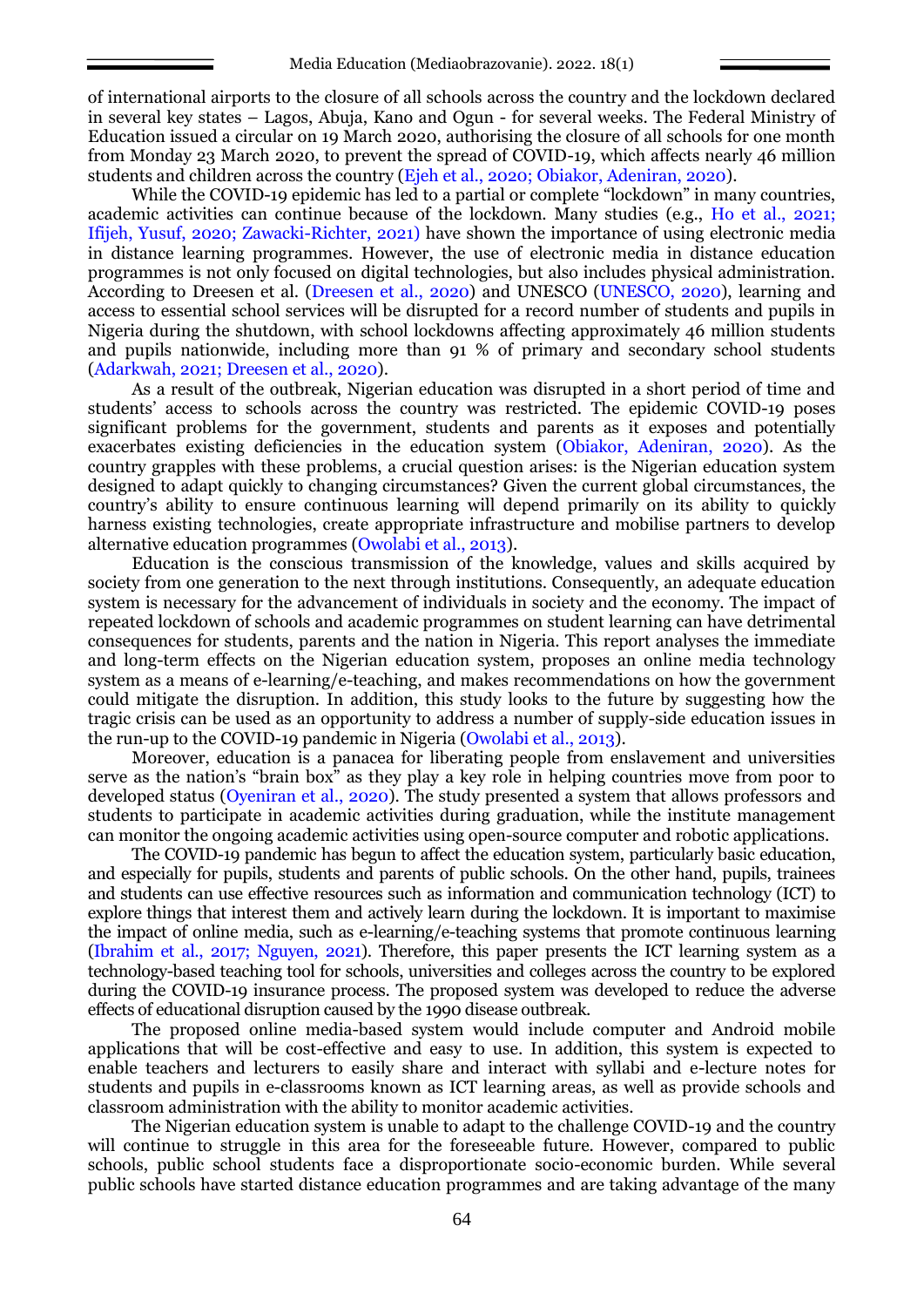opportunities for online learning in the international community, the government has not yet announced formal plans to provide distance education, especially for public schools, due to lack of funds and inadequate planning. This means that these students in public schools currently have no formal learning plans and may not know what they are learning at all (Ibrahim et al., 2017; Onyema et al., 2020). By developing and proposing a cost-effective ICT learning system, this study offers a way to end the disruption to education caused by the pandemic.

*COVID-19 Pandemic and Internet Access in Nigeria*: according to the Nigerian National Centre for Disease Control (NCDC), as of 24 November 2021, there were 3,479,682 tested samples of COVID-19, 213,677 confirmed cases, 3,906 active cases, 206,797 discharged cases and 2,974 deaths. Since the first batch of COVID-19 vaccines was delivered in Nigeria on 2 March 2021, at least 9,483,387 doses of vaccine have been administered so far, equivalent to about 2.4 % of Nigeria's 200 million population if each person requires two doses (Reuters COVID-19 Tracker, 2021 November 24). "As COVID-19 emerged around the world, many countries (including Nigeria) closed public facilities such as schools, workplaces and international borders to contain the spread of the virus" (Reuters COVID-19 Tracker, 2021 November 24). So, by November 2021, no less than 6 million Nigerians have been vaccinated (NTA Network News at 9, 2021 November 23). Figure 1 shows a diagram of how school closure measures were implemented during the pandemic in Nigeria. At the beginning of 2021, the lockdown was still ongoing. The lockdown of schools and universities was officially lifted on 12 October 2020 after a long lockdown of about six months (Dessy et al., 2021 July 15).



**Fig. 1.** T A chart showing measures school lockdown measures implemented during the pandemic in Nigeria ( Source: Reuters COVID-19 Tracker, 2021 November 24)

About 60 % of Nigerians are offline, according to the Digital World Outlook report cited in Smith (Smith, 2020). Statistics on mobile phones, which can also be used for e-learning/eteaching, are more optimistic. According to the report, about 169.2 million Nigerians (83 %) have access to mobile phone connections; however, only half of them, or about  $\overline{84.5}$  million, live in urban areas. The population that has access tends to be socio-economically better off and live in cities. Most of them are private school students who already have a head start over their peers in public schools. The integration of ICT-enhanced learning will be limited for children from lowincome families who have limited access to the Internet and computers. Most of them live in rural areas where indigenous languages predominate over English (Kalas, 2010; Garanina, 2020).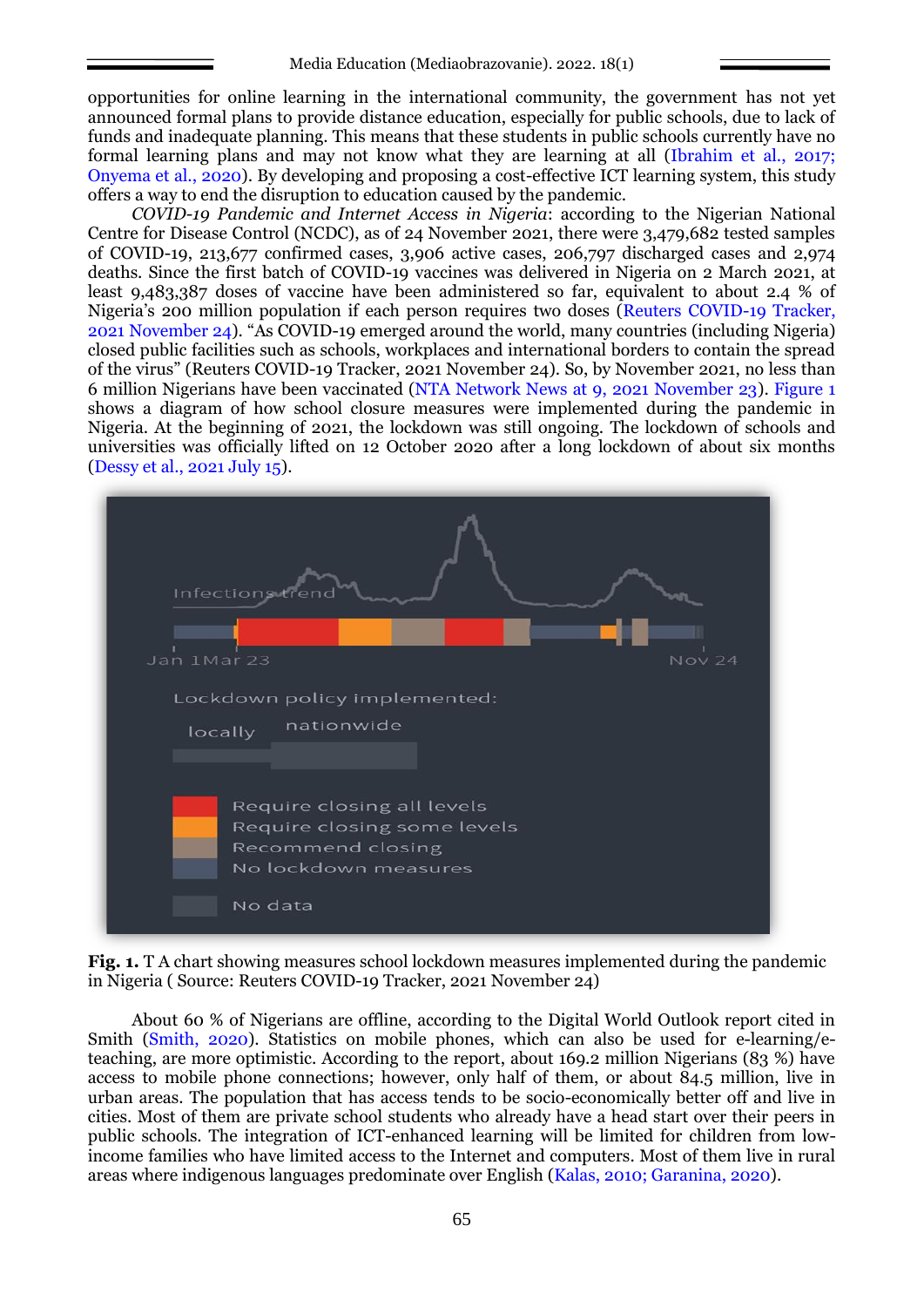Access to vulnerable populations in Nigeria requires the use of various educational media, from television and radio to mobile SMS platforms, which are more accessible to the poor. With more than 80 % of the adult population having access to radio and mobile phones, most of the children left behind will be able to access instruction delivered through these mediums. But while online platforms enable face-to-face learning, other media for service delivery require a centralised system as well as coordination between the three levels of government and the private sector (owners of the media system). Here, the role of the Ministry of Education will be critical beyond developing traditional policies and regulations. Education officers can help deploy and use these tools in the states, while the federal government coordinates state efforts by filling capacity and funding gaps. The government could benefit from the experience of Sierra Leone, where the Ebola crisis led to the closure of schools for almost nine months (Harrism, 2009; Smith, 2020). To reach the most vulnerable and marginalised children, the government of Sierra Leone has used radio and television to "teach lessons". Whatever strategy the government chooses, it must ensure that it is cost-effective (at least available at home) and easy to use (children and their parents have some prior knowledge or can easily learn to use it).

Unequal access to ICT-enhanced learning may have a negative impact on further exacerbating disparities in learning outcomes due to social and economic conditions and the gap between urban and rural areas. As school lockdowns are "currently indefinite", pupils, trainees and students may be left behind, especially pupils with "learning difficulties and those living in fragile and conflict-affected regions have even worse prospects" (Obiakor, Adeniran, 2020: 3). This poses a major challenge to inequality in education in relation to the technological system with the accompanying "income-based digital divide". How can Nigeria "harness" the technology currently in use to support "marginalised" students during the widespread and protracted lockdown or 'lockdemic'? If this challenging question is not answered, the lockdown demy could worsen "the gap in the quality of education and unintended socio-economic equality" (Smith, 2020).

*The Role of ICT in Teaching and Learning*: Information and communication technology (ICT) is a type of electronic technology that enables people to shop and retrieve data (Al-Rahmi, 2020; Nkechinyere, 2020). ICT plays such an important role in our daily lives that it is almost impossible to spend a day without using some forms of ICT such as mobile phones, smartphones, laptops and the internet. Technology has made "teaching and learning" in education easier, more accessible and more productive. It helps teachers and administrators track student academic progress. It also allows students to learn in a fun and accessible way. Technological research and educational materials are more accessible, regardless of time and place. To enhance teaching and learning, teachers and students now have access to Massive Open Online Courses (MOOCs). Students have become digital natives through the digital revolution. Today, young people want to learn via mobile devices and through social media. As technology is an integral part of their lives, it has become the most convenient way for students to learn. With technology, there are fewer limits to learning and today's generation of students seem to be quite comfortable with digital skills. Technology not only facilitates student-centred learning, but it also encourages student curiosity, teaching and innovation in learning (Onyema et al., 2020: 124; Garanina, 2020).

Previous studies have shown that the use of ICT in teaching and learning increases student engagement and improves learning outcomes. For example, Francis and Shannon (Francis, Shannon, 2013), Dawson et al. (Dawson et al., 2010), Harandi (Harandi, 2015) and Agbetuyi and Oluwatayo (Agbetuyi and Oluwatayo, 2012) have described ICT as a critical resource as its absence can lead to lack of knowledge and poor decision-making. According to Diane and Steven (Diane, Steven, 2007: 165), there is an evolving relationship between education and technology, and that evolving pedagogical systems "take advantage of newly designed or emerging technologies."

As Oliveira, Behnagh, Ni, Mohsinah, Burgess and Guo (Oliveira et al., 2019) noted, emerging technological artefacts such as computer simulations, virtual labs, mobile devices, robots, games, painting and digital photography enhance learners' experiences. Bao (Bao, 2020) and Yakubu and Dasuki (Yakubu, Dasuki, 2019) argue that "emerging technologies have spawned the exponential development of software and AI-powered cloud-based technology aimed at adapting learning methods and designing curricula to match each learner's ability to progress at their own pace." Hemant (Hemant, 2018), on the other hand, asserts that technology plays a critical role in making teaching and learning activities more meaningful and is one of the most effective tools for advancing knowledge and skills. As the need for home-based teaching and learning increases due to the COVID-19 pandemic, technology will play a key role in the present and future of teaching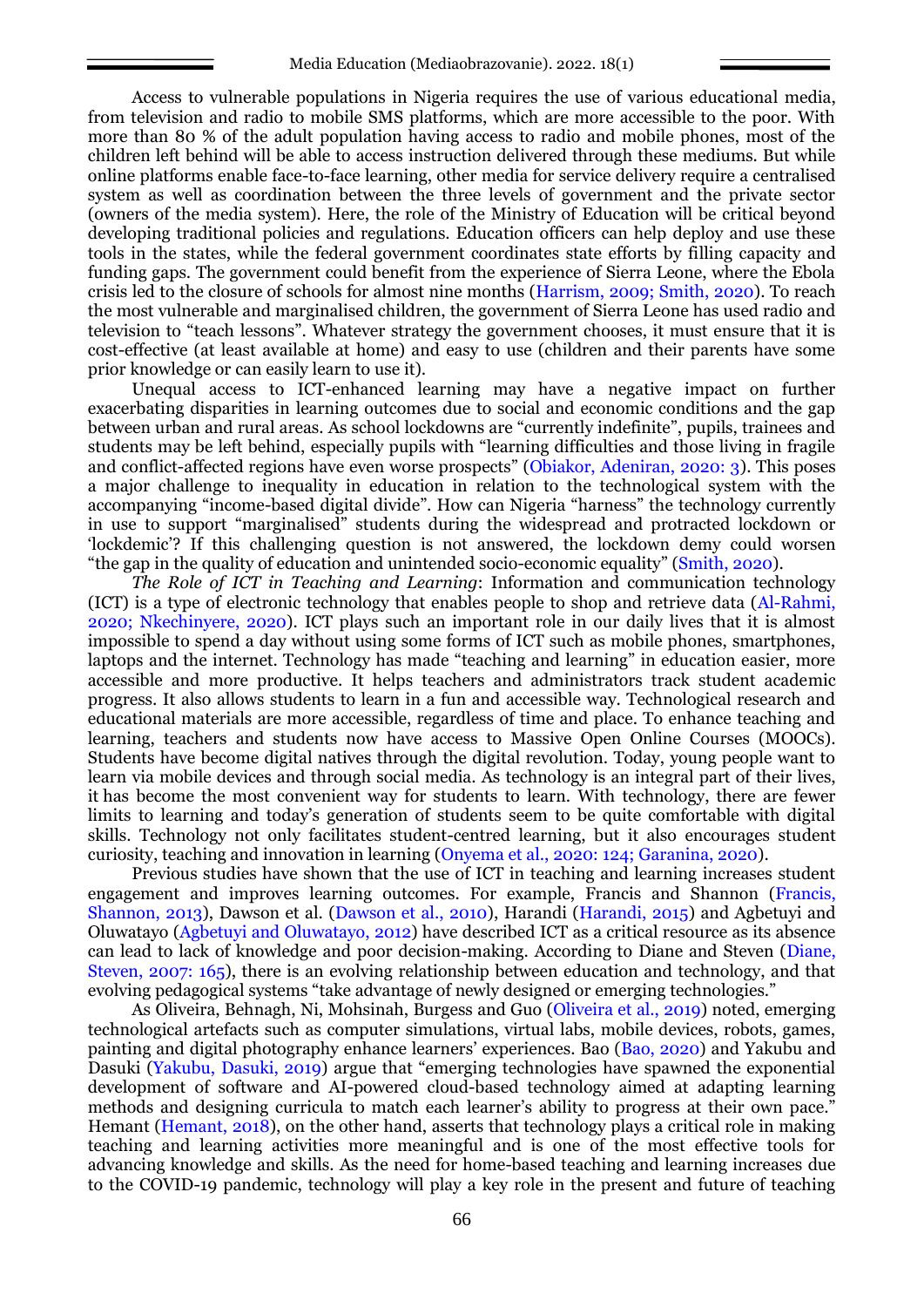and learning in Nigerian schools and educational institutions. Teachers should also adopt more flexible pedagogical approaches that support students (Onyema et al., 2020).

Nearly 1.5 million Nigerian students and 27 Nigerian federal universities were connected to the internet in 2015 by the Ministry of Communications and Digital Economy in collaboration with the Ministry of Education and the World Bank's STEP-B project (Samson, 2015). This is a milestone in the Nigerian education system as it demonstrates efforts to introduce students to information and communication technologies and the internet. More than 1,500 (1,522) secondary schools have been equipped, resulting in an estimated 1,458,880 million students being introduced to ICT, according to the ministry. It was also revealed that the National Information Technology Development Agency (NITDA) has launched the Third Enterprise Access Project (TIAP), which provides desktop computers, printers and wireless network facilities to selected educational institutions across the country (Samson, 2015).

With the outbreak of COVID-19 (which has devastated and crippled various sectors of the world with devastating and seemingly long-lasting consequences), many African countries, including Nigeria, were forced to close schools and higher institutions as part of containment measures against the spread of the virus. This left educational institutions with no choice but to look forward to the use of ICT for teaching and communicating with students (Onyema et al., 2020; Garanina, 2020). However, this has mainly highlighted the gap between the educational institutions in Nigeria and the countries with much better ICT infrastructure and the educational institutions within the country with better infrastructure and implementation than others such that the majority as well as the students within the university itself who are challenged by the financial situation to resist the power of the internet or network in relation to urban or rural developments. Despite the struggle to apply and use ICT in education, most schools and colleges lack the primary capacity to implement a meaningful e-learning/e-teaching system. Few private universities are able to have a recognisable e-learning/e-teaching system and probably only the National Open University of Nigeria (NOUN) is able to effectively handle distance education and learning (Muhamadbhai, 2020).

To understand why it is necessary to provide scientific support in overcoming the blockage of the education system, or what is referred to in this paper as the 'edu-lockdemic', we need to visualise the challenges facing the adoption of ICT in the Nigerian education system.

*Limitations of ICT-Enhanced Alternative Pedagogy in Nigeria*: The effective use of ICT in Nigerian schools and institutions of higher learning is facing several problems. One of them is the unfortunate lack of well-trained ICT teachers (Adeoye et al., 2013) and the unwillingness of some people to adapt to technological advancement in the education system (Oluwole, 2015). The few ICT facilities in some of these schools are not well managed and not effectively utilised due to lack of ICT trained staff and teachers in Nigerian schools and higher institutions. Another obstacle to the growth and use of ICT in Nigerian education is lack of funding. Due to lack of funding, the most important and survival needs of institutions are often put on hold (Idowu, Esere, 2013). Another major problem faced by most ICT users in Nigeria is inadequate power supply and frequent power outages.

Finally, there is the question of political will. The existing policy is somewhat outdated and discourages the use of ICT in Nigerian education (Martens et al., 2020; Usman, 2016). Despite Samson's claims (Samson, 2015), recent studies show that the integration of computers in the school system is low (Egielewa et al, 2021; Eze et al, 2018; Ibrahim et al, 2017; Olayemi et al, 2021; Peimani et al, 2021). These are just some of the challenges Nigerian schools and tertiary institutions face when it comes to using ICT to advance education in the country.

Educational institutions are taking advantage of benefits such as the ability to create small, simple and quick content, a social factor that provides immediate communication and feedback, which encourages the creation and improvement of digital content, and the development of communication skills that are critical in the process (Jiang et al., 2021). Some organizations try to create a safe study environment by choosing to build their own internal networks, others choose an inclusive approach and use existing media that are already publicly available and try to move the study process into the public space and create study communities there. Students in the digital environment benefit from communication with peers and lecturers who can enable students to reach a higher level of understanding. Online discussions allow students to improve their reading and writing skills. Using the Internet in education requires focusing on students' interests and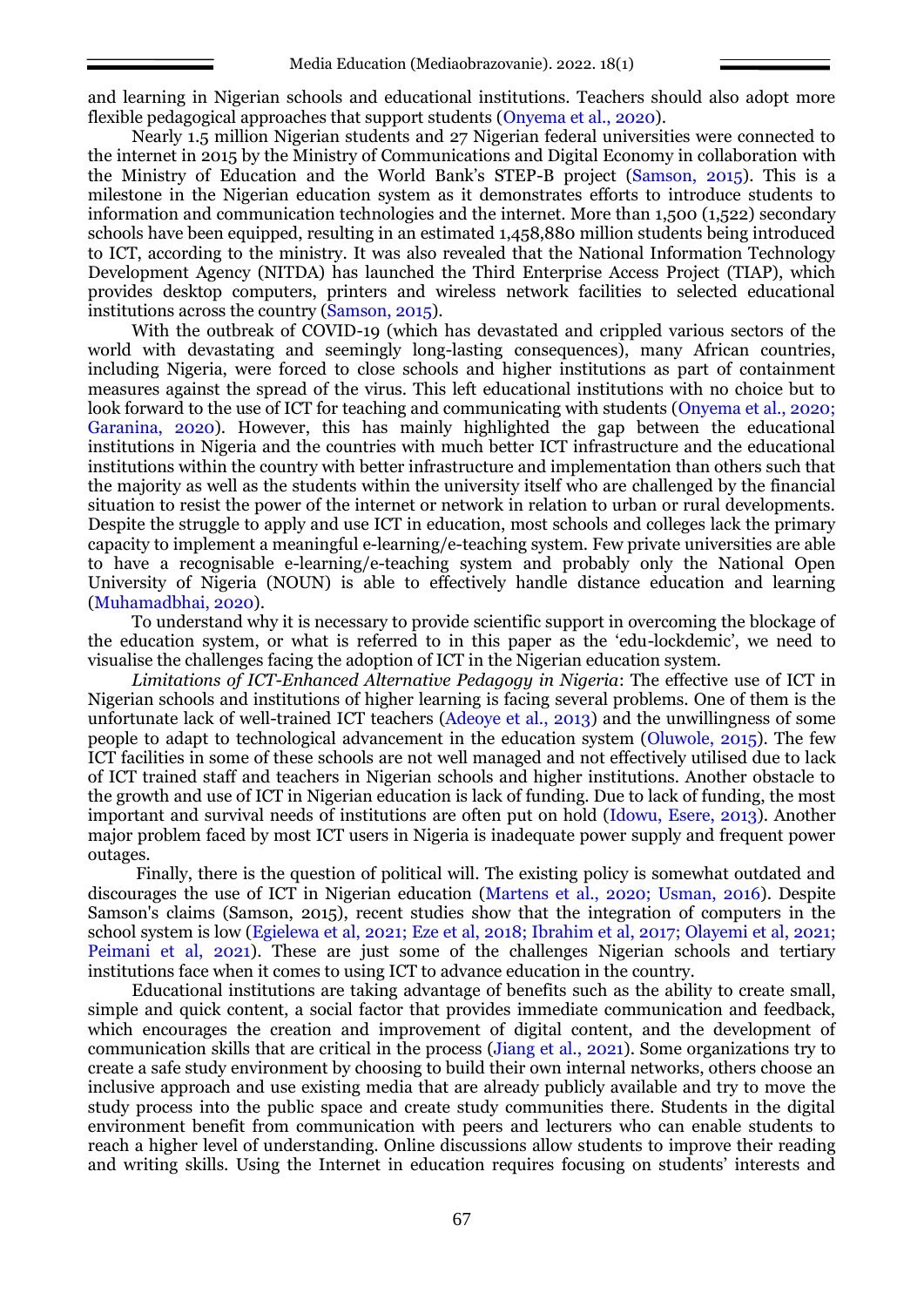needs and improving communication with students not only because of the physical presence in the classroom (Oyeniran et al., 2020).

*Theoretical Underpinning*: understanding and predicting the factors associated with e-learning/e-teaching or ICT-enabled learning are critical to the success of the Nigerian education system as well as the education systems of many countries in the Global South during the current subsequent lockdowns because, apparently, COVID-19 pandemic may not be eradicated soon. The basic objectives of communication-cognitive theories are to interpret and predict behaviour. The Technology Acceptance Model (TAM) is one of the most useful theories. According to Agarwal and Prasad (Agarwal, Prasad, 1999) and Davis (Davis, 1989), TAM is a powerful tool developed to measure user acceptance of new technologies. TAM was developed by Davis (Davis, 1989, 1993). The model has proven its worth through a variety of applications and extensions over the years, including web-based information systems such as online banking, electronic tax return systems and e-learning/e-teaching (Yi, Hwang, 2003). Since e-learning/e-teaching is still relatively new, especially in the Nigerian and many other developing countries' context (especially in Africa), it is useful to examine it using the TAM model.

TAM consists of six constructs, namely "external variables, perceived usefulness [PU], perceived ease of use [PEoU], attitude [AT], behavioural intention [BI] and actual use [UB]" (Shyu, Huang, 2011: 493). User behaviour is determined by behavioural intention, which is influenced by attitude and perceived usefulness. Perception of usefulness and ease of use of a particular technology determines attitude (Adams et al., 1992). Depending on the technology, context and the users, external variables influence the perception of usefulness and ease of use. According to the model, "two behavioural beliefs, perceived usefulness and perceived ease of use, are fundamental factors in predicting user acceptance, and the effects of external variables on intention are mediated by these two beliefs" (Shyu, Huang, 2011: 493). PU is defined as a person's perception that using a new technology will enhance or improve their performance (Davis, 1989, 1993). Based on this definition, PU in this paper is the user's perception that e-teaching, i.e., delivering lessons using the proposed system (on the part of teachers) and e-learning/e-teaching, i.e., receiving lessons using the proposed system (on the part of students) will enable them to continue teaching and learning from home despite the imposed lockdown due to the COVID-19 pandemic.

Consolidating this belief leads to a positive attitude towards e-learning/e-teaching, which increases users' intention to use e-learning/e-teaching sites. PEoU is defined as a person's perception that using a new technology will be effortless (Davis, 1989, 1993). Based on this definition, PEoU in this paper represents the perception that e-learning/e-teaching or ICT-enabled teaching and learning sites are user-friendly. PEoU has been shown to have an effect on PU. "Moreover, both perceived usefulness and perceived ease of use are influenced by external variables and have a positive effect on attitude" (Shyu, Huang, 2011: 494). Although TAM is applicable to various technologies, it has been criticised for not providing enough information about individual views on new systems. Davis (Davis, 1989: 985) found that external variables enhance the ability of TAM to predict the acceptance of future technologies. In other words, "TAM constructions must be expanded by incorporating additional factors". These additional factors depend on the target technology, the users and the context (Shyu, Huang, 2011).

#### **2. Materials and methods**

This study used secondary sources to obtain relevant data for the design of the Internetenabled alternative pedagogical system. Relevant existing and previous literature was critically reviewed for four weeks. Thematic analysis was used to identify the main arguments and viewpoints related to the design of Internet-based systems through a thorough review of existing literature. The thematic analysis method was chosen to "capture the complexity of meaning within a textual dataset" and to "describe both implicit and explicit ideas" (Dimitriadis, Kamberelis, 2011). Key themes and concepts were coded to identify recurring key phrases and to organise the data. According to Saldana's coding, these are "repetitive patterns of action and consistency in human affairs" (Yerpude, Singhal, 2018).

Moreover, the inductive method is used in thematic analysis. This means that no a priori list of codes or themes is created before data analysis. The meaning of a sentence or paragraph is represented by codes. During the review of the literature, the texts were read several times, resulting in numerous changes to the codes. Because of its simplicity, open coding is a common coding technique in exploratory research (Saldana, 2009). Several hundred pages were reviewed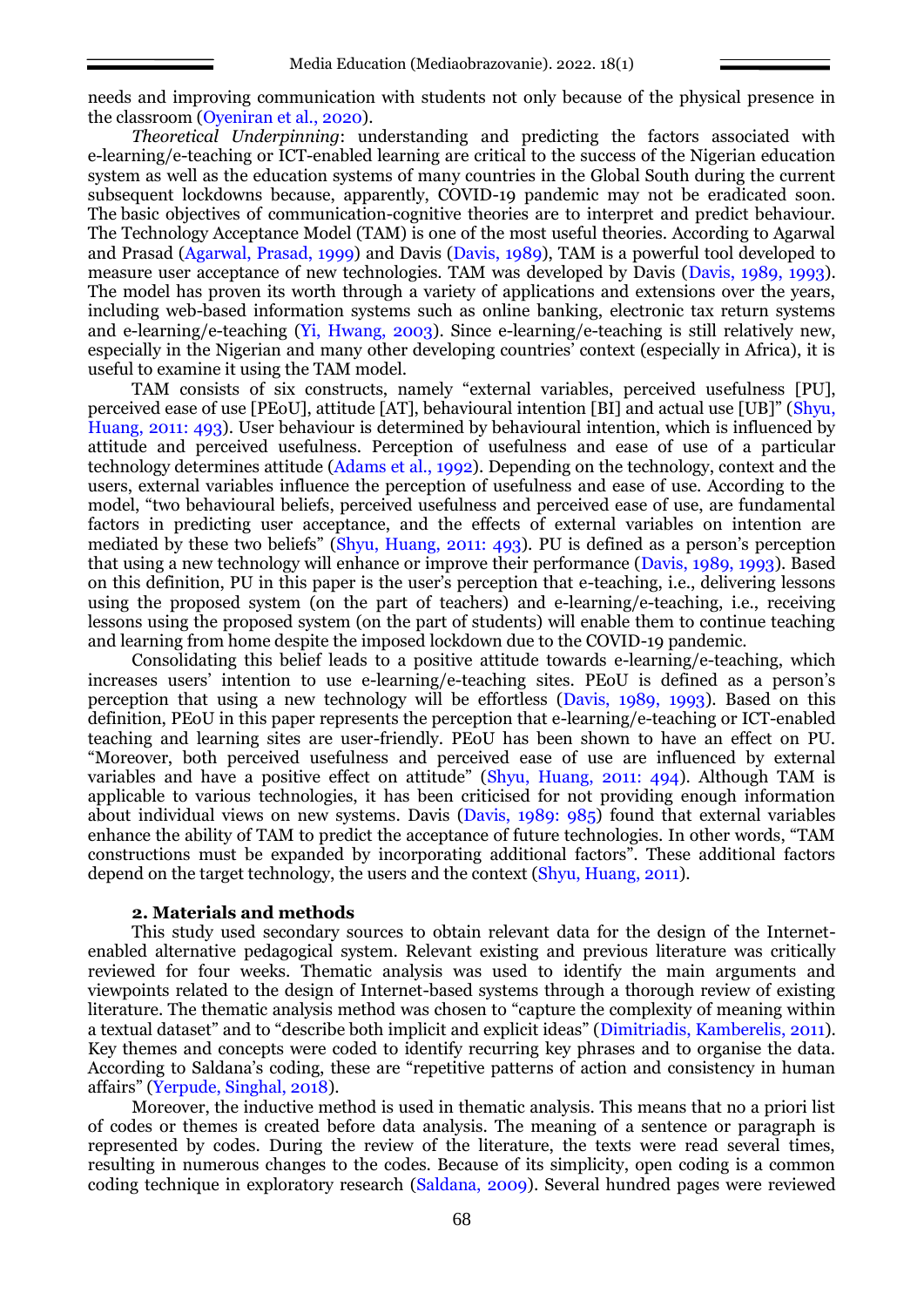and coded with many open codes that were assigned to several categories. The term "category" refers to a collection of codes that have the same meaning as different arguments or viewpoints. According to Ryan and Bernard (Ryan, Bernard, 2011), it is crucial to assess recurring themes, similarities and expression of individual participants, as well as linguistic linkages, interpersonal interactions, social tensions and control difficulties when developing categories (Dovile, 2017). For example, the categories classify codes related to internet access, internet penetration, internet of things, information and communication technology use, internet data, Wi-Fi, broadband penetration rates, government policies on education, e-learning/e-teaching, alternative pedagogy, socio-economic factors affecting education, health, public diseases and social well-being, pandemics and social well-being, and COVID-19 and lockdown.

This final analysis and classification allow the study to determine which ideas have the most in common and why they are so highly regarded. From the reviews, six major themes were developed, namely: COVID-19 pandemic and internet access in Nigeria; the role of ICT in teaching and learning; limitations of ICT-enabled alternative pedagogy in Nigeria; theoretical underpinnings; operationalisation of internet-enabled alternative pedagogical system; and advantages and disadvantages of ICT-enabled alternative pedagogical systems.

*Limitations of the Methodology*: the disadvantage of thematic analysis based on a literature review is that it does not provide empirical results and therefore limits the generalisability of conclusions as they are based on subjective rather than objective data (Dimitriadis, Kamberelis, 2011; Saldana, 2009). Future research will require quantitative, qualitative and data-based evidence to draw more acceptable conclusions. When analysing data using a thematic analysis framework, there is a risk of interpretation as the codes are reviewed by a researcher and are influenced by their experience. Some of the thematic codes may have been generated incorrectly.

### **3. Discussion**

This research has identified many new internet-based technological interfaces that are used in this type of situation, which more or less resembles a teleconference. Among the most popular are Zoom, Google Classroom, etc. Mobile smartphone applications such as WhatsApp and online blogging are also used to facilitate flexible and effective pedagogy. All these applications and gadgets are ICT. However, for effective teaching and learning in distance education due to the pandemic COVID-19 and the lockdown it has caused, an internet service needs to be made available. Finally, the aforementioned technologies are Internet-enabled.

ICT learning is thus a combination of Android and computer apps for teaching and learning purposes. The Android apps and computer programmes suggested for the learning area are listed below.

1. *Zoom:* Zoom is a video communication platform that provides video calling and internet chat services through a peer-to-peer cloud-based distance learning and social networking software system.

*WhatsApp:* WhatsApp is a free mobile app that offers cross-platform messaging and VOIP services. Facebook is the owner of WhatsApp. Users can send text and voice messages, make voice and video calls, and share photos, documents, user location and other multimedia content through WhatsApp.

3. *Google Classroom:* this is a free web service developed by Google for schools to facilitate the creation, distribution and classification of paper assignments and the sharing of files between teachers and students.

4. *Blog:* A blog is an online "journal" or information site where content is displayed in reverse chronological order, with the most recent entry appearing first. It is a platform where the author shares his/her opinion on any topic.

The immediate consequences of the epidemic may be dire, but this crisis is a unique turning point, an opportunity to learn to redesign Nigeria's education system and build its resilience. The need to integrate e-education into the curriculum is becoming more urgent. The current pandemic has shown the need to integrate more technology into the classroom. Technological solutions, such as adaptive learning technologies, can ensure personalised learning with minimal teacher involvement and have the potential to provide better learning experiences at low cost. However, the uptake of these technologies in Nigeria is slow and uneven. The post-pandemic period could be an opportunity to invest in technology in both the private/commercial and public school systems.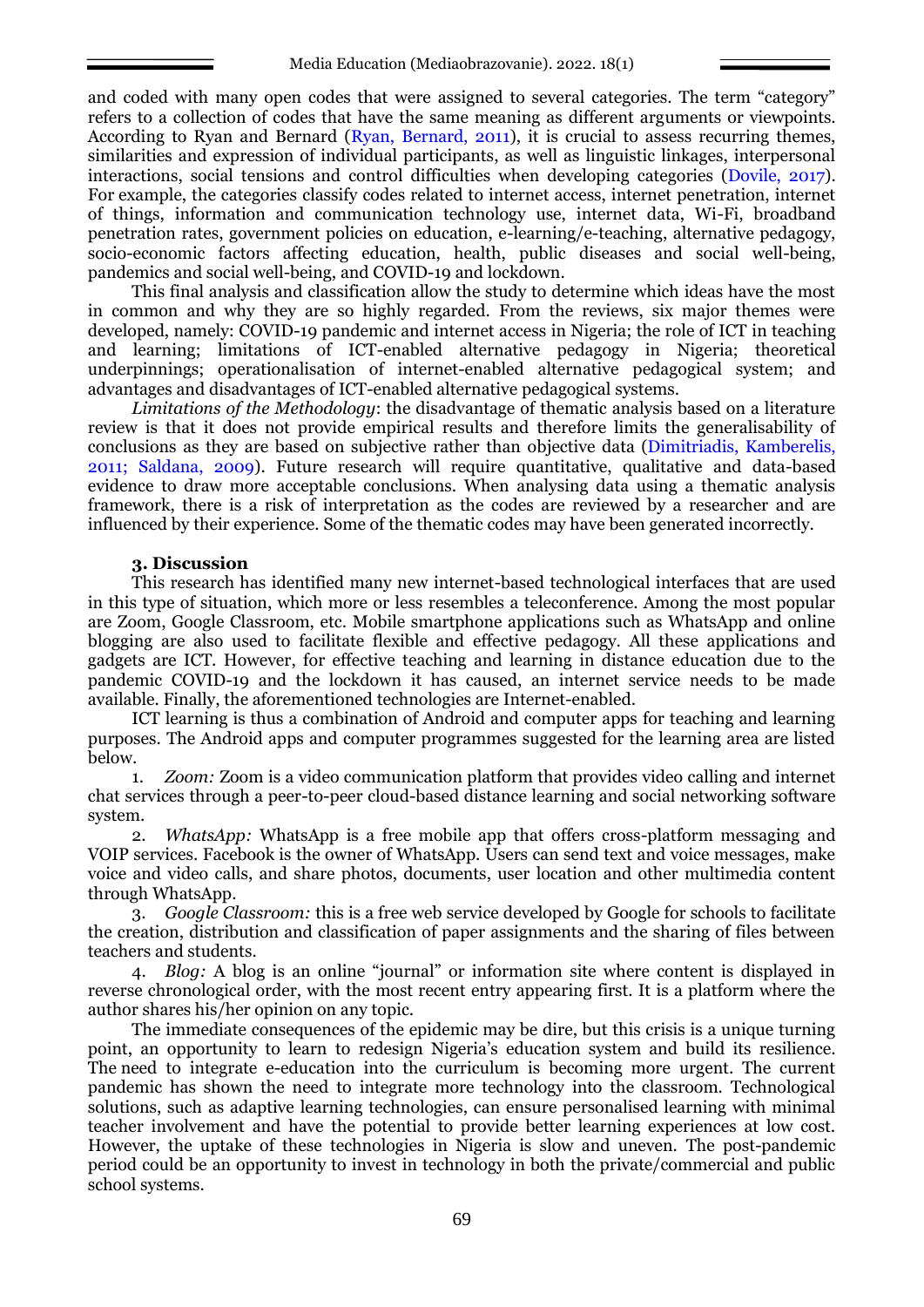To develop this system on a large scale, it is important to strengthen education partnerships between the public and private sectors. Many relevant stakeholders, including the government, its ministries and departments such as the Ministry of Communications and Digital Economy, the National Telecommunications Commission, internet and telecommunication service providers, education experts and others, will need to work together to drive the necessary innovation. Conscious efforts must also be made to bridge the digital divide by ensuring that the cost of technology is low. In general, the introduction of innovative technology in the classroom can help improve learning outcomes across the board.

The COVID-19 crisis has been added to the list of policies aimed at addressing out-of-school populations, as forced school closures have led to a proliferation of different ways to reach children and youth when they are not in school. However, the prevailing policy response to the problem of most children and youth in Nigeria has focused only on getting them to school. Going forward, some of the interventions introduced during the crisis should be explored for out-of-school populations before the pandemic spread. This approach is similar to the "school meets learner" approach that was used to provide education to girls in the Northeast by offering education to children and youth in situations where they cannot go to school due to cultural and economic conditions. While the goal must remain to get all school-age children into school, finding ways to reach children and youth at home can be part of the process.

The epidemic has pointed to the need to integrate appropriate electronic media technology into learning and to close existing gaps in education. However, without a focused and concerted effort, the impact on education can be lasting and negative. The onus is now on us: do we allow this pandemic to further deepen the education crisis, or do we seize the opportunity to influence change that can meet the challenges of the pandemic now and beyond? The model proposed in this paper is an attempt to provide an answer to this question.

This proposed system, like other ICTs, is likely to have both positive and negative aspects. The following subsections elaborate on some of the likely significant advantages (pros) and disadvantages (cons). As noted by Oyeniran et al. (Oyeniran et al., 2020), there are some notable advantages to using the alternative pedagogical system in pandemics:

1. Continuous learning: as there is no barrier on the part of lecturers or students for the prescribed courses in ICT learning areas, this framework enables continuous learning. The cost of setting up individual distance learning platforms is eliminated: Since this framework provides open-source distance learning applications, no educational institution needs to develop its own distance learning application.

2. Effective feedback mechanism: This framework ensures that students receive adequate feedback and that they can interact with their fellow students as well as with the lecturers. This enables them to ask and answer questions that seem difficult or unclear to them. Since the ICT learning spaces are equipped with many different applications, each student can communicate with their professors and fellow students through any platform.

3. Reworked lessons: With multi-platform technology, any student who misses a session can catch up on lessons on other platforms, as course materials are available on other accredited ICT learning platforms and can be used by students at any time.

4. Moderate installation and accessibility costs: Since the ICT learning platform is open source and can be used by anyone free of charge, there are no implementation or maintenance costs. The network operator, on the other hand, charges a data subscription fee for internet access.

5. Learning a new method and curriculum: While all ICT learning platforms in the ICT learning sectors may not be new to some, they provide an opportunity for many others to learn about new learning platforms and content.

Below are some of the critical challenges in using the alternative pedagogical system during the pandemic (Gruzina et al., 2020; Oyeniran et al., 2020):

1. Affordability of learning tools (smartphone): not all students have or can afford smartphones, as some parents are still struggling to fund their children's education and may not be able to provide them with smartphones at any point during their studies.

2. Unpredictable network problems: Another problem is that network problems can occur in different parts of the country at different times of the day.

3. Internet access (data subscription): The data discount tariff you subscribe to is quite questionable and this could be a major drawback as lecturers and students have to subscribe to it regularly to keep classes online.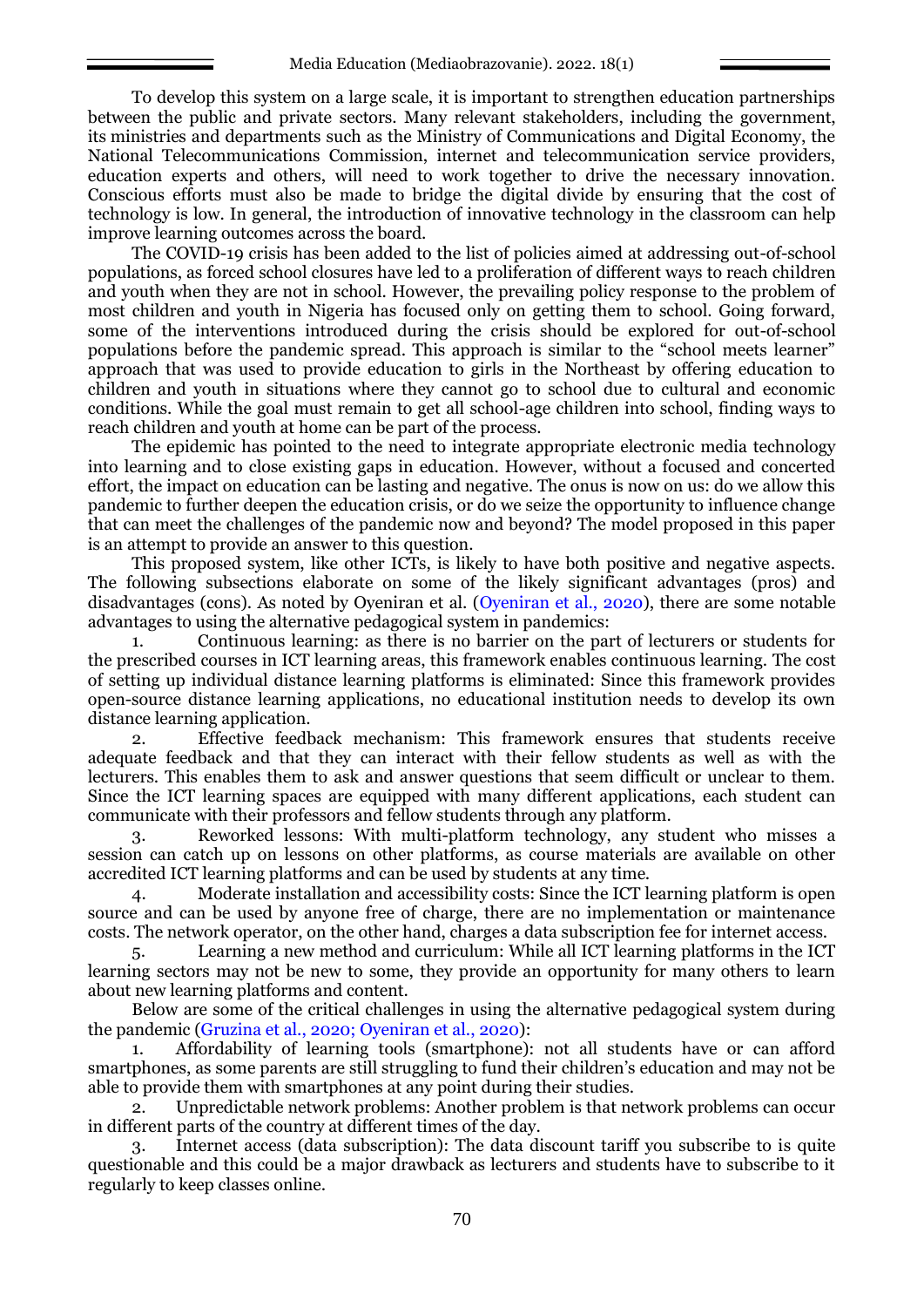4. Power supply instability: The first drawback to address is the current situation in Nigeria where power supply is epileptic. This poses a serious threat to the smooth running of the system and many lecturers and students will be forced to spend a considerable amount of money on generators and fuel.

5. Inadequate technical knowledge: Since not all lecturers or students are familiar with certain platforms, some people will need training, guidance or support to use them effectively.

6. Environmental distractions: A number of environmental distractions recognised by society can affect this system. Addictions, housework and family influences are just a few examples.

7. An unexpected shutdown of an ICT learning platform hinders learning: This is the last disadvantage to be discussed. Some technologies and applications have been bought by new people with new conditions or they have been discontinued altogether.

8. Duplicate curriculum on different learning platforms: Since different learning platforms offer comparable services, the materials and curriculum observations will be available on all platforms, so the materials will be repeated on the platforms.

### **4. Results**

*Operationalisation of the Internet-based Alternative Pedagogical System*: The proposed Internet-based alternative pedagogical system is divided into three main dimensions or regions as shown in Figure 2, namely teaching areas, learning areas and e-learning areas. The teaching areas are where the instructor (teacher, lecturer or trainer) delivers his/her instruction to the learners (pupils, students or trainees), while the learning areas are where the learners live and receive instruction from the instructor. Between these two places is the e-learning area, which is essentially an internet-enabled technological interface through which both parties (trainer and learner) are connected. The exchange of lesson messages is an important part of this communication activity. The lessons that the teacher, lecturer or trainer communicates to the pupils, students or trainees are called pedagogical messages in this context.



**Fig. 2.** An illustration of the internet-enabled ICT-pedagogical system. (Source: Authors).

The Internet-enabled ICT learning system was designed based on the two critical constructs of the TAM: PU and PEoU. The perceived usefulness (PU) of the system is expected to contribute to its adoption by all Nigerian schools and institutions and indeed other developing countries in the Global South, especially Africa, the Middle East, Latin America and Asia. Its prospective benefits are expected to accrue to both private (commercial) and public schools and institutions. However, as the scheme was intended to be used within the school or university during lockdowns in the post-pandemic era, or in the neo-post-pandemic era, teachers in private schools and colleges appear to be the most affected by job losses and leaves of absence, as the management of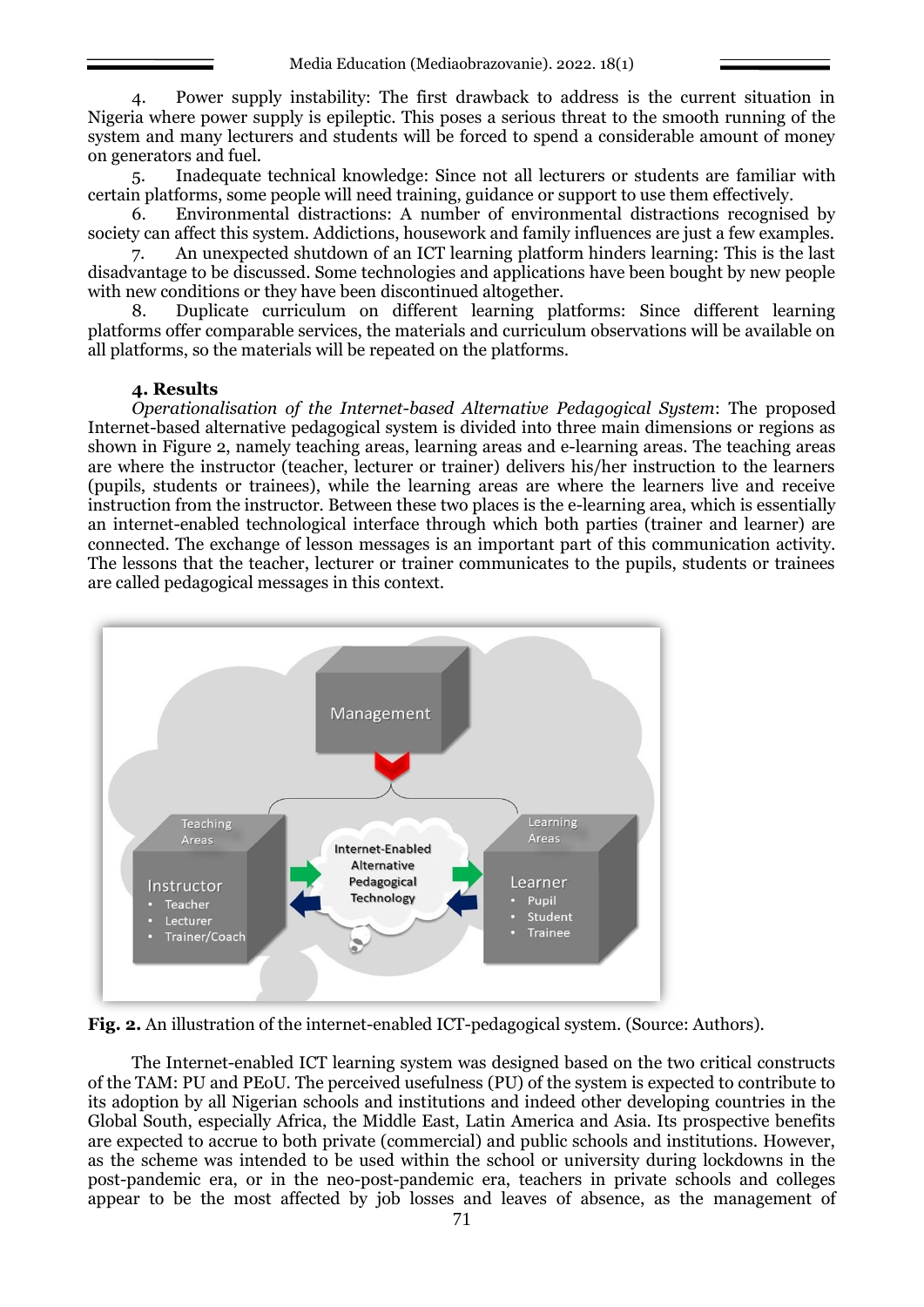commercial (private) schools and colleges are unable to continue paying teachers while they are at home, unlike teachers and lecturers in public schools and institutions who have received their monthly salaries despite the closure.

In addition, the perceived ease of use of the system can be used to determine its PU (PEoU). The simplicity of the system gives an indication of its ease of use. Essentially, the system consists of two virtual pedagogical areas – the teaching area (TA) and the learning area (LA) – which are connected via the Internet and are enabled by internet-enabled teleconferencing technology using a computer (e.g., a smartphone, a laptop, a PC, an iPad, a tablet, etc.) and free open-source software (FOSS) (e.g., Zoom or Google Classroom). The FOSS, installed on a computer with an internet connection or a mobile device, facilitates pedagogical communication between lecturers and students from any location (teaching area and learning area). TA and LA can be located where the participants are, e.g., at home or in a shop.

Multimedia mobile instant messaging programmes such as WhatsApp and Messenger can be used to complement FOSS, as they allow media-intensive communication with photos, video, audio and voice over the internet. For example, the lecturer could instantly share an important e-handout with learners while explaining points on Zoom or Google Classroom. All he has to do is upload the e-copy of the handout on his WhatsApp or Messenger app and share it with the learners. It is assumed that the instructor and learner have exchanged mobile phone numbers, especially if they want to use WhatsApp. Alternatively, the instructor can post the content of the handout on his blog, especially if it is not for immediate use during the online class session. So, the benefit of the system lies in its ease of use and this ease of use shows that it can be used in all categories of schools and institutions. The school, university or institution management can attend the pedagogical sessions as a non-participating observer by assigning a representative to monitor the activity. The presence of management thus serves mainly administrative purposes.

The arrows (refer back to in Figure 2 above) indicate the direction of the flow of pedagogical messages (lessons and learners' responses), which proceed in a two-way protocol – a dialogical process in which each part of the two parties can send and receive pedagogical messages simultaneously, as in real life.

### **5. Conclusion**

Even though several countries have been "locked down" because of the COVID-19 problem, academic activity can be maintained. Many studies have shown the value of using online media in distance education programmes; yet distance education programmes depend not only on the use of computer technology but also on physical administrative activities. Therefore, this article presents a framework in which lecturers and students can participate in academic activities using FOSS, Android and computer apps.

Apart from data subscription fees with the respective data network providers, the use of these apps does not incur any additional costs for lecturers, professors, teachers or students. Under the framework, instructors, teachers and lecturers will submit syllabi and lecture notes to the ICT learning areas, and students will have access to the ICT learning areas to participate in the various courses scheduled by lecturers or directed by school or institutional administrators. The ICT learning areas essentially function as a meeting place or lecture hall for students, trainees, professors and lecturers. Students can complete and 'submi' assignments in the ICT learning areas, while instructors, teachers and lecturers can supervise students using various technical functions integrated into the areas.

While this is helpful information, the school's contingency plan is inadequate as it does not guarantee that learning can continue despite the problem. This closure of the school, occasioned by COVID-19, may have been the catalyst for identifying certain critical inadequacies across the sector. Given the rising number of infectious diseases worldwide and the conflict in the Northeast, the COVID-19 pandemic is certainly not the latest crisis to threaten the continuity of education in Nigeria. Therefore, the government must develop a comprehensive contingency plan that includes not only measures to keep schools safe, but also ways to ensure that students and teachers continue to learn and receive support in times of crisis. The government should also provide significant support for essential social services and other services directly or indirectly related to learning at home, such as electricity costs and internet/Wi-Fi.

*Limitations of the Study*: The study used secondary sources to generate data on the basis of which the proposed internet-based alternative pedagogical system was conceived and designed.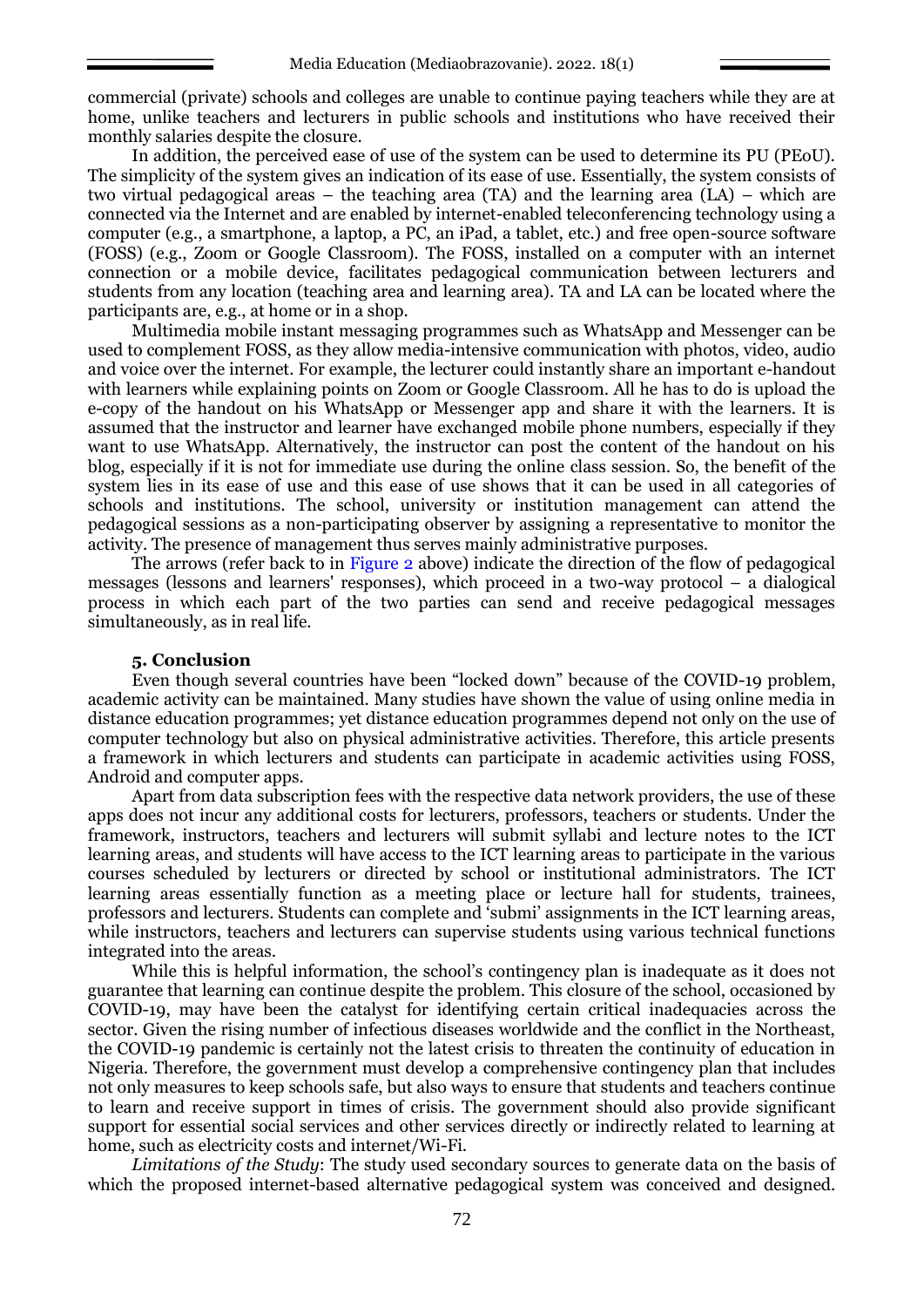Thus, no empirical data (results/evidence) was generated from the study. Therefore, caution should be exercised when deciding to adopt the proposed system, as the system may or may not be suitable for certain contexts. However, as the system was developed after a thorough review of the literature and concepts related to the main research problems, it is expected that the simplicity of the system may encourage policy makers to commission the development of prototypes and testing in smaller, specific Nigerian contexts before recommending wider use and application at national and continental levels. Future research should use mixed methods, including quantitative, qualitative and data-driven methods, to generate empirical data to guide the development of such alternative teaching and learning systems that are internet-enabled and can be used in future pandemics and/or lockdowns.

#### **6. Acknowledgements**

We want to express our sincere appreciation to the following scholars and professionals for their invaluable support toward the successful completion of this research. The personalities are Prof Umaru Pate (Vice-Chancellor, Federal University, Kashere), Associate Prof. Dr. Hajara Umar Sanda of Bayero University, Kano (BUK), Dr. Mainasara Kurfi (Head of Department, Mass Communication, BUK), Prof. Mohammed Mala Daura (Vice-Chancellor of Yobe State University [YSU], Damaturu), Dr. Bukar Jamri (Deputy Vice-Chancellor for Central Administration of YSU), Dr. Mohammed Musa Lawan (Deputy Vice-Chancellor for Academic Services of YSU), Associate Prof. Dr. Ibrahim Tijjani Babalola (Director, Yobe State University Consultancy Services [YUCONS]), Dr. Saleh Sabo Dagona (Deputy Director for Academic Services, YUCONS), Prof. Mohammed Gujbawu and Prof. Danjuma Gambo both of the Department of Mass Communication, University of Maiduguri, Engineer Jibrin Usman Buni of Works Department, YSU and Alhaji Shuaibu Dahiru of Yobe Broadcasting Corporation (YBC), Damaturu, Yobe State, Nigeria.

### **References**

Adams et al., 1992 – *Adams, D.A., Nelson, R.R., Todd, P.A.* (1992). Perceived usefulness, ease of use, and usage of information technology: A replication. *MIS Quarterly*. 16(2): 227-247.

Adarkwah, 2021 – *Adarkwah, M.A.* (2021). A Strategic approach to onsite learning in the era of SARS-Cov-2. *SN Computer Science*. 2(4): 258. DOI: [https://doi.org/10.1007/s42979-021-](https://doi.org/10.1007/s42979-021-00664-y) [00664-y](https://doi.org/10.1007/s42979-021-00664-y)

Adeoye et al., 2013 – *Adeoye, Y.M., Oluwole, A.F., Blessing, L.O.* (2013). Appraising the role of information communication technology (ICT) as a change agent for higher education in Nigeria. *International Journal of Educational Administration and Policy Studies*. 5(8): 177-183. DOI: <https://doi.org/10.5897/IJEAPS12.027>

Agarwal, Prasad, 1999 – *Agarwal, R., Prasad, J.* (1999). Are individual differences germane to the acceptance of new information technologies? *Decision Sciences*. 30(2): 361-391.

Agbetuyi, Oluwatayo, 2012 – *Agbetuyi, P.A., Oluwatayo, J.A.* (2012). Information and communication technology (ICT) in Nigerian educational system. *Mediterranean Journal of Social Sciences*. 3(3): 41-41.

Al-Rahmi et al. 2020 – *Al-Rahmi, W.M., Alzahrani, A.I., Yahaya, N., Alalwan, N., Kamin, Y.B.* (2020). Digital communication: Information and communication technology (ICT) usage for education sustainability. *Sustainability*. 12(12): 5052. DOI:<https://doi.org/10.3390/su12125052>

Anumudu, Ibrahim, 2020 – *Anumudu, C.E., Ibrahim, A.M.* (2020). Susceptibility awareness via media platforms is the key for curbing the spread of covid-19 infections: Evidence from the health belief model perspective. *International Journal of Media and Information Literacy*. 5(2): 123-133. DOI: 10.13187/ijmil.2020.2.123

Bao, 2020 – *Bao, W.* (2020). COVID-19 and online teaching in higher education: A case study of Peking University. *Human Behaviour and Emerging Technologies*. 2(2): 113-115. DOI: <https://doi.org/10.1002/hbe2.191>

Davis, 1989 – *Davis, F.D.* (1989). Perceived usefulness, perceived ease of use, and user acceptance of information technology. *MIS Quarterly*. 13(3): 319-340.

Davis, 1993 – *Davis, F.D.* (1993). User acceptance of information technology: System characteristics, user perceptions and behavioural impacts. *International Journal of Man-Machine Studies*. 38(3): 475-487.

Dawson et al., 2010 – *Dawson, S., Heathcote, L., Poole, G.* (2010). Harnessing ICT potential: The adoption and analysis of ICT systems for enhancing the student learning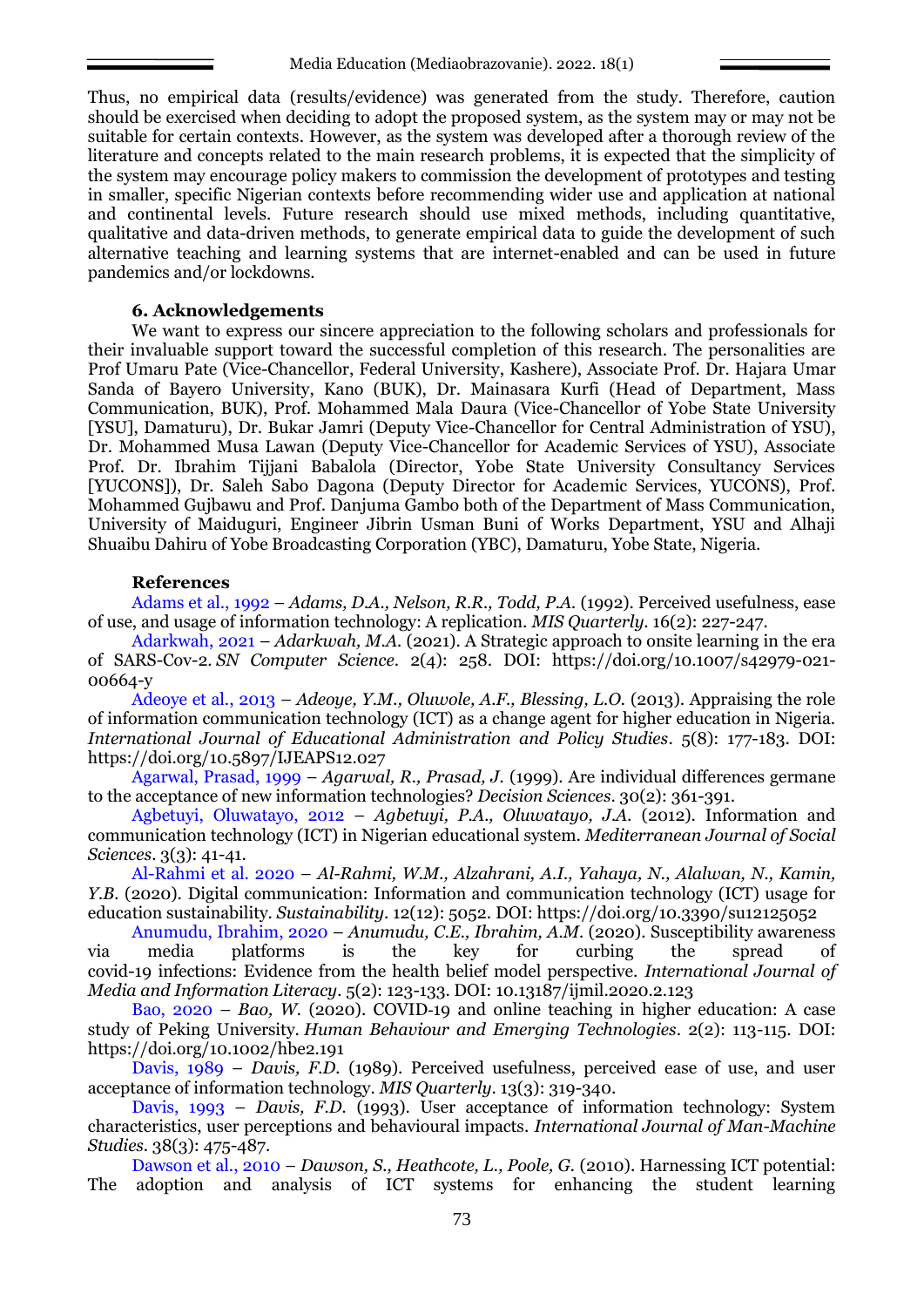experience. *International Journal of Educational Management*. 24(2): 116-128. DOI: <https://doi.org/10.1108/09513541011020936>

Dessy et al., 2021 – *Dessy, S., Gninafon, H., Tiberti, L., Tiberti, M.* (2021). COVID-19 and children's school resilience: Evidence from Nigeria. [Electronic resource]. URL: <https://www.reuters.com/article/health-coronavirus-nigeria-education-idUSL8N2GT2QV>

Diane, Steven, 2007 – *Diane, J.K., Steven, M.N.* (2007). Emerging technologies in education and training: Applications for the laboratory animal science community. *ILAR Journal*. 48(2): 163-169.

Dimitriadis, Kamberelis, 2011 – *Dimitriadis, G., Kamberelis, G.* (2011). Focus group research and/in figured worlds. In Denzin, N.K., [Lincoln,](https://www.amazon.com/s/ref=dp_byline_sr_book_2?ie=UTF8&text=Yvonna+S.+Lincoln&search-alias=books&field-author=Yvonna+S.+Lincoln&sort=relevancerank) Y.S. (eds.), The Sage handbook of qualitative research (4th. ed.). California: Sage Publications: 545-563.

Dreesen et al., 2020 – *Dreesen, T., Akseer, S., Brossard, M., Dewan, P., Giraldo, J. P., Kamei, A., ... Ortiz, J.S.* (2020). Promising practices for equitable remote learning: Emerging lessons from COVID-19 education responses in 127 countries. Innocenti Research Brief. [Electronic resource]. URL: [IRB 2020-10.pdf \(unicef-irc.org\)](https://www.unicef-irc.org/publications/pdf/IRB%202020-10.pdf)

Egielewa et al., 2021 – *Egielewa, P., Idogho, P.O., Iyalomhe, F.O., Cirella, G.T.* (2021). COVID-19 and digitized education: Analysis of online learning in Nigerian higher education. *E-Learning and Digital Media*. 0(0): 1-17. DOI:<https://doi.org/10.1177/20427530211022808>

Ejeh et al., 2020 – *Ejeh, F.E., Saidu, A.S., Owoicho, S., Jauro, S., Madukaji, L., Okon, K.O., …. Okon, K.O.* (2020). Knowledge, attitude, and practice among healthcare workers towards COVID-19 outbreak in Nigeria. *Heliyon*. 6(11): e05557. DOI: https://doi.org/10.1016/j.heliyon. 2020.e05557

Eze et al., 2018 – *Eze, S.C., Chinedu-Eze, V.C., Bello, A.O.* (2018). The utilisation of elearning facilities in the educational delivery system of Nigeria: A study of M-University. *International Journal of Educational Technology in Higher Education*. 15(1): 1-20.

Francis, Shannon, 2013 – *Francis, R., Shannon, S.J.* (2013). Engaging with blended learning to improve students' learning outcomes. *European Journal of Engineering Education*. 38(4): 359-369.

Garanina, 2020 – *Garanina, R.M.* (2020). Technology of pedagogical assistance to the formation of the student as a subject of the educational space. *European Journal of Contemporary Education*. 9(4): 751-772. DOI: [10.13187/ejced.2020.4.751](http://dx.doi.org/10.13187/ejced.2020.4.751)

Gruzina et al., 2020 – *Gruzina, Y.M., Ponomareva, M.A., Firsova, I.A., Mel'nichuk, M.V.* (2020). Present-day challenges to an education system. *European Journal of Contemporary Education*. 9(4): 773-785. DOI: 10.13187/ejced.2020.4.773

Harandi, 2015 – *Harandi, S.R.* (2015). Effects of e-learning on Students' Motivation. *Procedia-Social and Behavioral Sciences*. 181: 423-430.

Hemant, 2018 – *Hemant, D.* (2018). Opportunities and challenges to use ICT in government school education of Nepal. *International Journal of Innovative Research in Computer and Communication Engineering*. 6(4): 3215-3220.

Ho et al., 2021 – *Ho, I.M.K., Cheong, K.Y., Weldon, A.* (2021). Predicting student satisfaction of emergency remote learning in higher education during COVID-19 using machine learning techniques. *Plos One*. 16(4): e0249423.<https://doi.org/10.1371/journal.pone.0249423>

Ibrahim et al., 2017 – *Ibrahim, A.M., Adamu, M.A., Gujbawu, M.* (2017). Analysis of the expectation of effort expended when ICT is used in academic activity: Influence of effort expectancy and moderating role of experience. *Mass Communication Currents*. 1(1): 19-38.

Idowu, Esere, 2013 – *Idowu, A.I., Esere, M.* (2013). ICT and higher educational system in Nigeria. *Educational Research and Reviews:* 2021-2025.

Ifijeh, Yusuf, 2020 – *Ifijeh, G., Yusuf, F.* (2020). COVID–19 pandemic and the future of Nigeria's university system: The quest for libraries' relevance. *The Journal of Academic Librarianship*. 46(6): 102226. DOI:<https://doi.org/10.1016/j.acalib.2020.102226>

Jiang et al., 2021 – *Jiang, D., Kalyuga, S., & Sweller, J.* (2021). Comparing face-to-face and computer-mediated collaboration when teaching EFL writing skills. *Educational Psychology*. 41(1): 5-24. DOI:<https://doi.org/10.1080/01443410.2020.1785399>

Kalas, 2010 – Kalas, I. (2010). *Recognising the potential of ICT in early childhood education: Analytical survey.* UNESCO Institute for Information Technologies in Education.

Ldovile, 2007 – *Ldovile, T.* (2007). Internet of things (IoT) driven media recommendations for television viewers: The concept of IoT TV, (unpublished master's thesis), KTH Royal Institute of Technology, School of Computer Science and Communication, Stockholm, Sweden.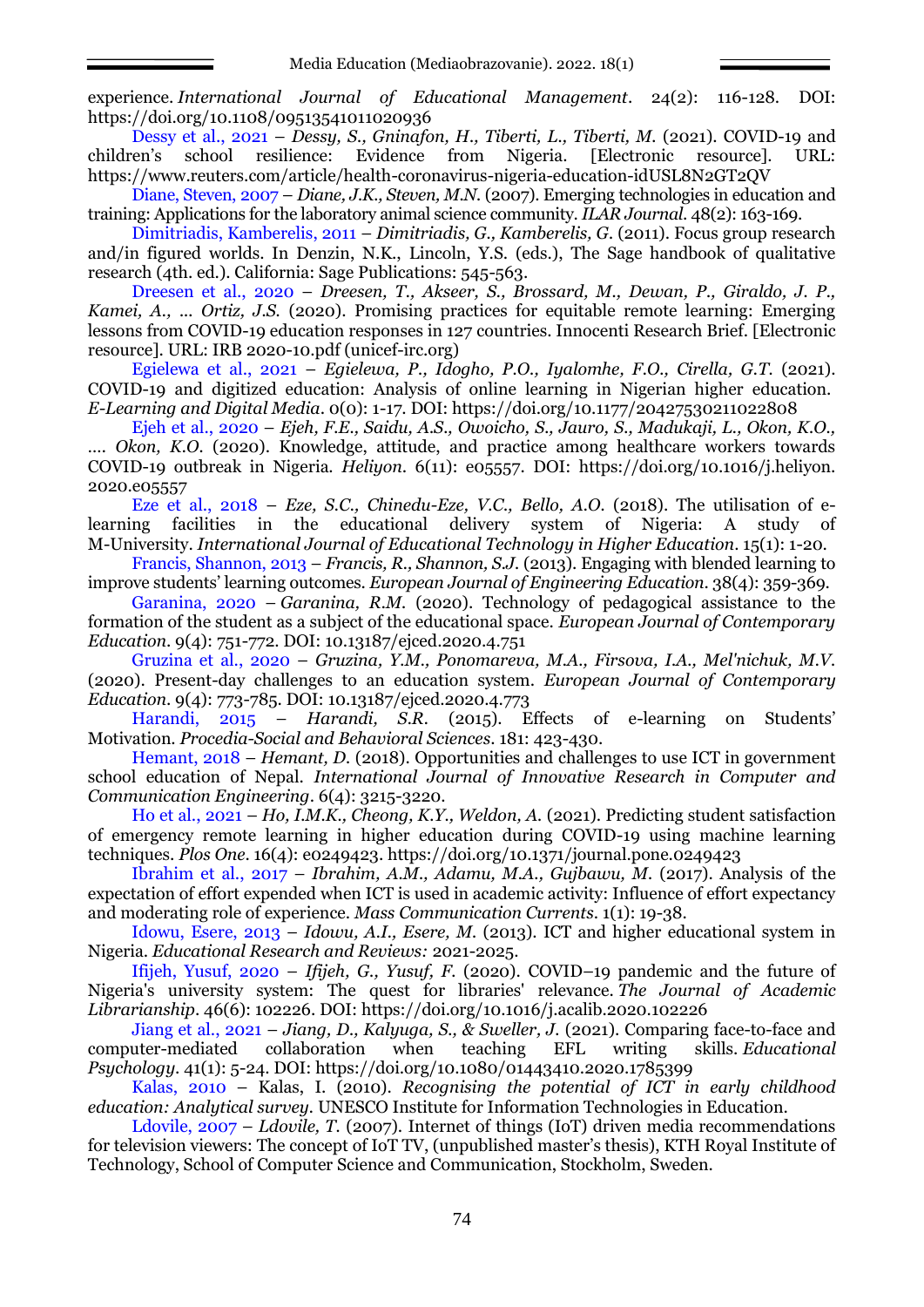Martens et al., 2020 *– [Martens, M.,](https://www.emerald.com/insight/search?q=Marianne%20Martens) [Hajibayova, L.,](https://www.emerald.com/insight/search?q=Lala%20Hajibayova) [Campana, K.,](https://www.emerald.com/insight/search?q=Kathleen%20Campana) [Rinnert, G.C.,](https://www.emerald.com/insight/search?q=Gretchen%20Caldwell%20Rinnert) [Caniglia,](https://www.emerald.com/insight/search?q=Joanne%20Caniglia)  [J.,](https://www.emerald.com/insight/search?q=Joanne%20Caniglia) [Bakori, I.G.](https://www.emerald.com/insight/search?q=Isa%20Garba%20Bakori) … [Oh, O.J.](https://www.emerald.com/insight/search?q=Olivia%20Jeonghwa%20Oh)* (2020). Being on the wrong side of the digital divide: Seeking technological interventions for education in Northeast Nigeria. *[Aslib Journal of Information](https://www.emerald.com/insight/publication/issn/2050-3806)  [Management](https://www.emerald.com/insight/publication/issn/2050-3806)*. 72(6): 963-978. DOI:<https://doi.org/10.1108/AJIM-05-2020-0172>

Mohamedbhai, 2020 – *Mohamedbhai, G.* (2020). COVID-19: What consequences for higher education? *University World News Africa Edition*. [Electronic resource]. URL: [https://www.](https://www.universityworldnews.com/post.php?story=20200407064850279) [universityworldnews.com/post.php?story=20200407064850279](https://www.universityworldnews.com/post.php?story=20200407064850279)

Nguyen, 2021 – *Nguyen, L.T.H.* (2021). Teachers' perception of ICT integration in English language teaching at Vietnamese tertiary level. *European Journal of Contemporary Education*. 10(3): 697-710. DOI: 10.13187/ejced.2021.3.69

Nkechinyere, 2020 – *Nkechinyere, O.C.* (2020). Information and communication technology: A veritable instrument for distance education. *International Journal of Knowledge and Dynamic Systems*. 13(2): 17-33.

Noko, 2016 August 22 – *Noko, E.J.* (2016, August 22). *Impact of power supply failure in Nigerian economy, 1981-2015.* [Electronic resource]. URL: [http://educacinfo.com/nigeria-power](http://educacinfo.com/nigeria-power-supply-failure/)[supply-failure/](http://educacinfo.com/nigeria-power-supply-failure/)

NTA Network News at 9, 2021, November 23 – NTA (Nigerian Television Authority) Network News at 9, monitored on 23 November 2021, from Damaturu, Yobe State, Nigeria via DStv subscription TV service.

Obiakor, Adeniran, 2020 – *Obiakor, T., Adeniran, A.* (2020). *COVID-19: Impending situation threatens to deepen Nigeria's education crisis*. Report by the Centre for the Study of the Economies of Africa (CSEA).

Olayemi et al., 2021 – *Olayemi, O.M., Adamu, H., Olayemi. K.J.* (2021). Perception and readiness of students towards online learning in Nigeria during COVID-19 Pandemic. *Perception*. 3: 5051. [Electronic resource]. URL: <https://digitalcommons.unl.edu/libphilprac/5051>

Oliveira et al., 2019 – *Oliveira, A., Behnagh, R.F., Ni, L., Mohsinah, A.A., Burgess, K.J, Guo, L.* (2019). Emerging technologies as pedagogical tools for teaching and learning science: A literature review. *Human Behaviour & Emerging Technology*. 1: 149-160.

Oluwole, 2015 June 1 – *Oluwole, R.* (2015, June 1). African teachers are unwilling to use ICT for teaching*. Itedge News*. [Electronic resource]. URL: [https://itedgenews.ng/2015/06/01/african](https://itedgenews.ng/2015/06/01/african-teachers-unwilling-use-ict-for-teaching/)[teachers-unwilling-use-ict-for-teaching/](https://itedgenews.ng/2015/06/01/african-teachers-unwilling-use-ict-for-teaching/)

Onyema et al., 2020 – *Onyema, E.M., Naveed, Q.N., Alsayed, A.O., Eucheria, N.C., Isa, A., Gbenga, F.S.* (2020). Development of a mobile-learning platform for entrepreneurship education in Nigeria. *British Journal of Science*. 18(2): 123-141.

Owolabi et al., 2013 – *Owolabi, T.O., Oyewole, B.K., Oke, J.O.* (2013). Teacher education, information and communication technology: Prospects and challenges of e-teaching profession in Nigeria. *American Journal of Humanities and Social Sciences*. 1(2): 87-91.

Oyeniran et al., 2020 – *Oyeniran, O.A., Oyeniran, S.T., Oyeniyi, J.O., Ogundele, R.A., Ojo, A.O.* (2020). E-learning: Advancement in Nigerian pedagogy amid covid-19 pandemic. *International Journal of Multidisciplinary Sciences and Advanced Technology*. 1(S): 85-94.

Peimani, Kamalipour, 2021 – *Peimani, N., Kamalipour, H.* (2021). Online education and the COVID-19 outbreak: A case study of online teaching during lockdown. *Education Sciences*. 11(2): 72. DOI:<https://doi.org/10.3390/educsci11020072>

Reuters COVID-19 Tracker, 2021 November 24 – *Reuters COVID-19 Tracker* (2021 November 24). *Nigeria – 4 % off peak*. [Electronic resource]. URL: [https://graphics.](https://graphics.reuters.com/world-coronavirus-tracker-and-maps-/countries-and-territories/nigeria/) reuters.com/ [world-coronavirus-tracker-and-maps-/countries-and-territories/nigeria/](https://graphics.reuters.com/world-coronavirus-tracker-and-maps-/countries-and-territories/nigeria/)

Ryan, Bernard, 2011 – *Ryan, G.W., Bernard, H.R.* (2011). Data management and analysis methods. In N.K. Denzin, Y.S. Lincoln (Eds.), *The Sage handbook of qualitative research* (4th. ed.). California: Sage Publications: 769-802.

Saldana, 2009 – *Saldana, J.* (2009). "The coding manual for qualitative researches". [Electronic resource]. URL: [http://stevescollection.weebly.com/uploads/1/3/8/6/13866629](http://stevescollection.weebly.com/uploads/1/3/8/6/13866629%20/saldana_2009_the-coding-manual-for-qualitative-researcher%20s.pdf)  [/saldana\\_2009\\_the-coding-manual-for-qualitative-researcher s.pdf](http://stevescollection.weebly.com/uploads/1/3/8/6/13866629%20/saldana_2009_the-coding-manual-for-qualitative-researcher%20s.pdf)

Samson, 2015 – *Samson, K.I.* (2015). We've linked 27 universities, 1,552 schools, 1.45m students to the internet – FG. Pulse. [Electronic resource]. URL: [http://www.pulse.ng/student/ict](http://www.pulse.ng/student/ict-in-nigerian-education-weve-linked-27-universities-1-552-schools-1-45m-students-to-internet-fg-id3585671.html)[in-nigerian-education-weve-linked-27-universities-1-552-schools-1-45m-students-to-internet-fg-id](http://www.pulse.ng/student/ict-in-nigerian-education-weve-linked-27-universities-1-552-schools-1-45m-students-to-internet-fg-id3585671.html) [3585671.html](http://www.pulse.ng/student/ict-in-nigerian-education-weve-linked-27-universities-1-552-schools-1-45m-students-to-internet-fg-id3585671.html)